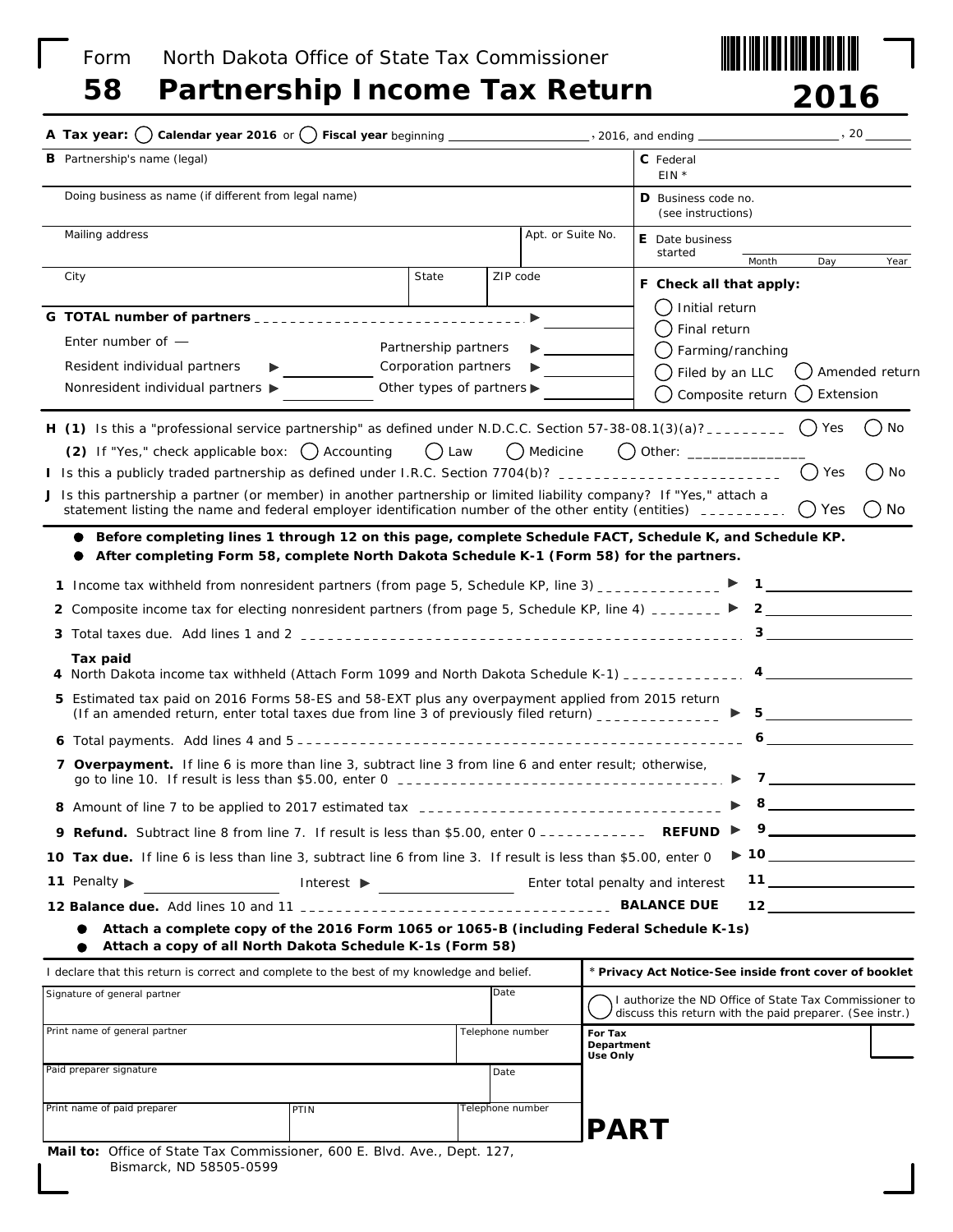

Enter name of partnership FEIN

## **Schedule FACT Calculation of North Dakota apportionment factor**

**IMPORTANT: All partnerships must complete the applicable portions of this schedule. See Schedule FACT instructions in Form 58 booklet.**

| <b>Property factor</b><br>Average value at original cost of real and tangible<br>personal property used in the business. Exclude                                                                                                                                 | Column 1<br>Total |                       | Column <sub>2</sub><br><b>North Dakota</b>                                                                                                                                                                                           |  | Column 3<br>Factor<br>$(Col. 2 + Col. 1)$                 |  |  |
|------------------------------------------------------------------------------------------------------------------------------------------------------------------------------------------------------------------------------------------------------------------|-------------------|-----------------------|--------------------------------------------------------------------------------------------------------------------------------------------------------------------------------------------------------------------------------------|--|-----------------------------------------------------------|--|--|
| construction in progress.                                                                                                                                                                                                                                        |                   |                       |                                                                                                                                                                                                                                      |  | <b>Result must be</b><br>carried to six<br>decimal places |  |  |
|                                                                                                                                                                                                                                                                  |                   |                       |                                                                                                                                                                                                                                      |  |                                                           |  |  |
| 2 Buildings and other fixed depreciable assets ________ 2 ____________                                                                                                                                                                                           |                   |                       | <u>and the company of the company of the company of the company of the company of the company of the company of the company of the company of the company of the company of the company of the company of the company of the com</u> |  |                                                           |  |  |
|                                                                                                                                                                                                                                                                  |                   |                       | <u> The Communication of the Communication</u>                                                                                                                                                                                       |  |                                                           |  |  |
|                                                                                                                                                                                                                                                                  |                   |                       |                                                                                                                                                                                                                                      |  |                                                           |  |  |
|                                                                                                                                                                                                                                                                  |                   |                       | <u> 1990 - Johann Barbara, martin a</u>                                                                                                                                                                                              |  |                                                           |  |  |
| 6 Rented property (Annual rental x 8) -------------- 6                                                                                                                                                                                                           |                   |                       |                                                                                                                                                                                                                                      |  |                                                           |  |  |
| 7 Total property. Add lines 1 through 6 __________ $\triangleright$ 7 ___________                                                                                                                                                                                |                   | $\blacktriangleright$ |                                                                                                                                                                                                                                      |  |                                                           |  |  |
| <b>Payroll factor</b>                                                                                                                                                                                                                                            |                   |                       |                                                                                                                                                                                                                                      |  |                                                           |  |  |
| 8 Wages, salaries, commissions and other compensation<br>of employees reported on Federal Form 1065 (If the<br>amount reported in Column 2 does not agree with the<br>total compensation reported for North Dakota<br>unemployment insurance purposes, attach an |                   |                       |                                                                                                                                                                                                                                      |  |                                                           |  |  |
| Sales factor                                                                                                                                                                                                                                                     |                   |                       |                                                                                                                                                                                                                                      |  |                                                           |  |  |
| 9 Gross receipts or sales, less returns and allowances ____ 9 _____________                                                                                                                                                                                      |                   |                       |                                                                                                                                                                                                                                      |  |                                                           |  |  |
| 10 Sales delivered, shipped, or assignable to North Dakota destinations _________ 10 ______________                                                                                                                                                              |                   |                       |                                                                                                                                                                                                                                      |  |                                                           |  |  |
| 11 Sales shipped from North Dakota to the U.S. Government, or to purchasers<br>in a state or foreign country where the partnership does not have a filing                                                                                                        |                   |                       |                                                                                                                                                                                                                                      |  |                                                           |  |  |
| 12 Total sales. Add lines 9 through 11 ___________ > 12 ___________ > _________                                                                                                                                                                                  |                   |                       |                                                                                                                                                                                                                                      |  |                                                           |  |  |
|                                                                                                                                                                                                                                                                  |                   |                       |                                                                                                                                                                                                                                      |  |                                                           |  |  |
| 14 Apportionment factor - Divide line 13 by 3.0; however, if line 7, 8, or 12 of Column 1 is zero,<br>divide line 13 by the number of factors (on lines 7, 8, and 12) showing an amount greater than<br>$\blacktriangleright$ 14 $\blacksquare$                  |                   |                       |                                                                                                                                                                                                                                      |  |                                                           |  |  |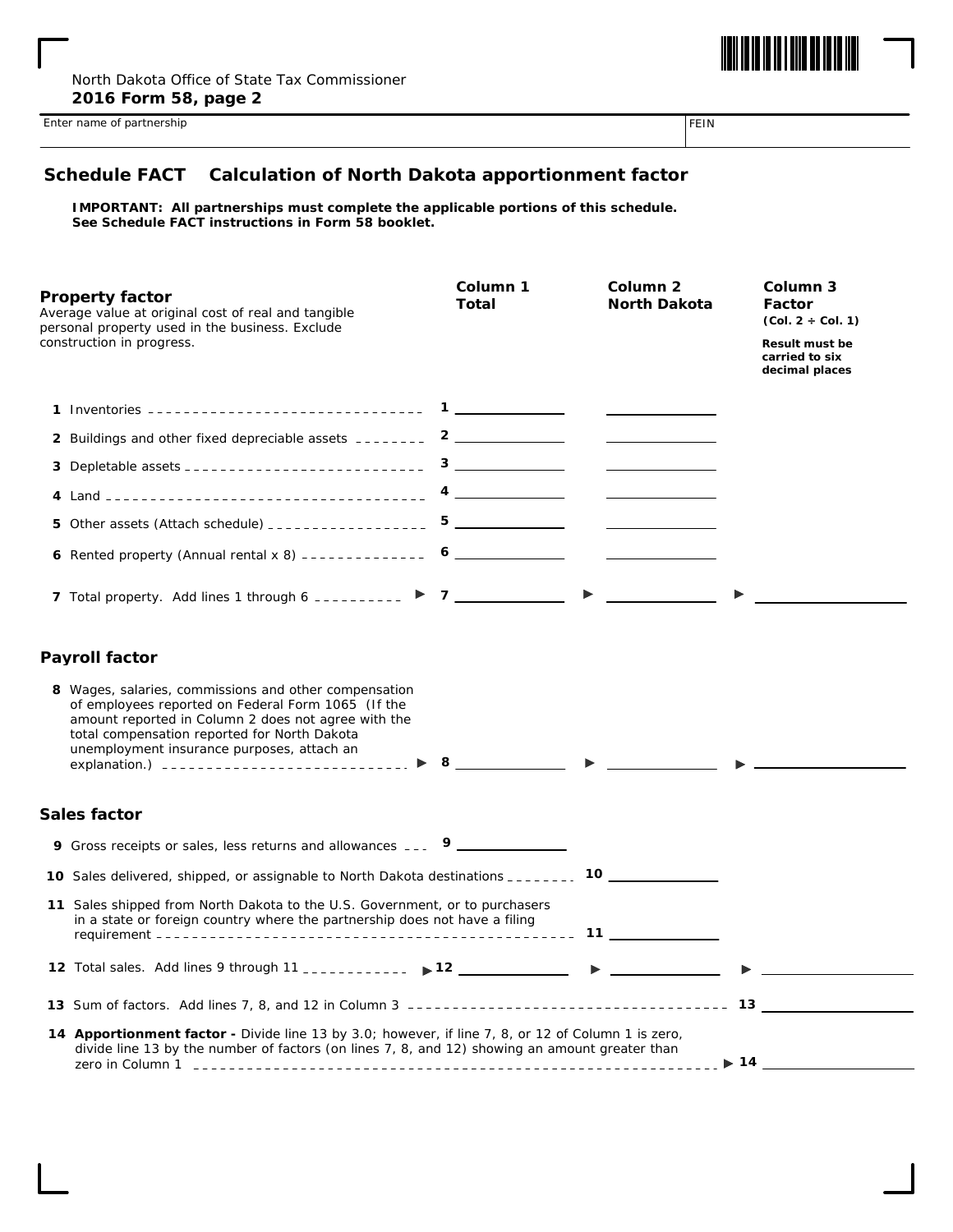

|     | <b>Schedule K</b>               | Total North Dakota adjustments, credits, and other items<br>distributable to partners (All partnerships must complete this schedule) |     |                                                                  |
|-----|---------------------------------|--------------------------------------------------------------------------------------------------------------------------------------|-----|------------------------------------------------------------------|
|     |                                 | North Dakota addition adjustments                                                                                                    |     |                                                                  |
| 1   |                                 | Federally-exempt income from non-North Dakota state and local bonds and foreign securities ---------                                 |     | $\mathbf{1}$ $\qquad \qquad$                                     |
|     |                                 | 2 State and local income taxes deducted on federal partnership return in calculating its ordinary income (loss)                      |     | $\overline{\mathbf{2}}$ , and the set of $\overline{\mathbf{2}}$ |
|     |                                 | North Dakota subtraction adjustments                                                                                                 |     |                                                                  |
|     |                                 |                                                                                                                                      |     | $3 \quad \overline{\quad}$                                       |
| 4   |                                 | Renaissance zone business or investment income exemption:                                                                            |     |                                                                  |
|     |                                 |                                                                                                                                      |     |                                                                  |
|     |                                 |                                                                                                                                      |     | 4b                                                               |
| 5   |                                 |                                                                                                                                      |     |                                                                  |
| 6   |                                 |                                                                                                                                      |     | $6 \underline{\hspace{1cm}}$                                     |
|     | <b>North Dakota tax credits</b> |                                                                                                                                      |     |                                                                  |
|     | 7 Renaissance zone tax credits: |                                                                                                                                      |     |                                                                  |
|     |                                 |                                                                                                                                      |     | 7b ________________                                              |
|     |                                 |                                                                                                                                      |     | $7c \overline{\phantom{a}}$                                      |
|     |                                 |                                                                                                                                      |     | $8 \underline{\hspace{1cm}}$                                     |
| 9   |                                 | Agricultural commodity processing facility investment tax credit ___________________________________                                 |     | $9 \qquad \qquad$                                                |
| 10. |                                 |                                                                                                                                      |     |                                                                  |
| 11  |                                 |                                                                                                                                      |     |                                                                  |
|     | 12 Energy device tax credits:   |                                                                                                                                      |     |                                                                  |
|     |                                 |                                                                                                                                      |     | 12a ________________                                             |
|     |                                 |                                                                                                                                      |     |                                                                  |
|     |                                 |                                                                                                                                      |     |                                                                  |
|     |                                 |                                                                                                                                      |     |                                                                  |
|     |                                 |                                                                                                                                      |     |                                                                  |
|     |                                 |                                                                                                                                      |     |                                                                  |
|     |                                 |                                                                                                                                      | 14b |                                                                  |
|     |                                 |                                                                                                                                      |     |                                                                  |
|     |                                 |                                                                                                                                      |     |                                                                  |
|     |                                 |                                                                                                                                      |     |                                                                  |
|     |                                 |                                                                                                                                      |     |                                                                  |
|     | b                               |                                                                                                                                      |     |                                                                  |
|     |                                 |                                                                                                                                      |     |                                                                  |
|     |                                 | <b>b</b> Number of eligible employees whose 12th month of employment ended in 2015 17b                                               |     |                                                                  |
|     |                                 | c Total compensation paid during the eligible employees' first 12 months of                                                          |     |                                                                  |
|     |                                 |                                                                                                                                      |     |                                                                  |
|     |                                 |                                                                                                                                      |     |                                                                  |
|     |                                 |                                                                                                                                      |     |                                                                  |
|     |                                 |                                                                                                                                      |     |                                                                  |
|     |                                 |                                                                                                                                      |     |                                                                  |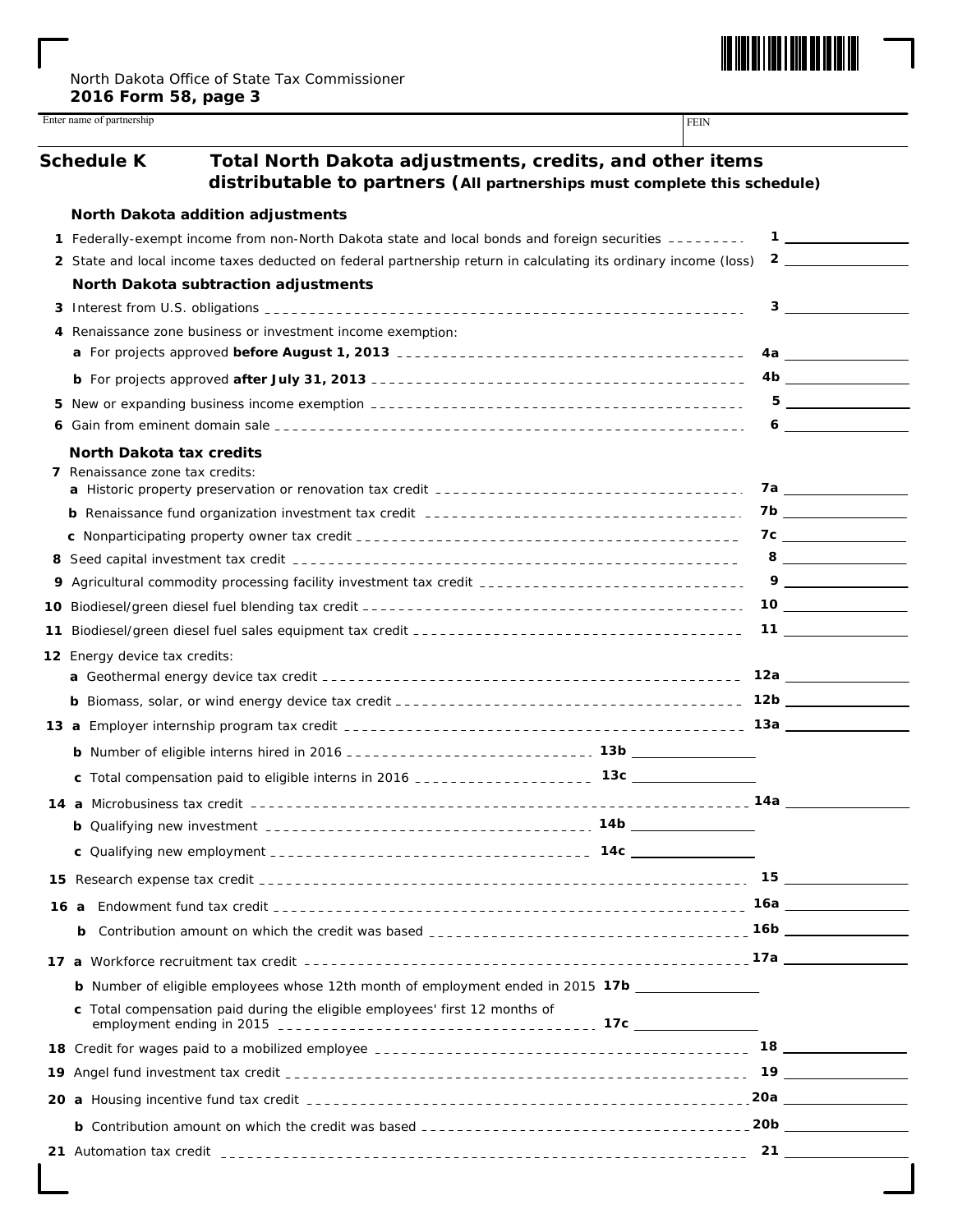

Enter name of partnership FEIN

## **Schedule K** *continued . . .*

|    | Other items                                                                                              |                          |
|----|----------------------------------------------------------------------------------------------------------|--------------------------|
|    | Line 25 only applies to a professional service partnership $-$ see instructions                          |                          |
|    | 25 a Guaranteed payments from Federal Form 1065 (or 1065-B), Schedule K ____ 25a ____________            |                          |
|    | <b>b</b> Portion of line 25a paid for services performed everywhere by all partners ___ 25b ____________ |                          |
|    | c Portion of line 25b paid to nonresident individual partners for services performed in                  | 25c <u>_____________</u> |
|    | Line 26 only applies to a multistate partnership — see instructions                                      |                          |
|    | 26 a Total allocable income from all sources (net of related expenses) __________ 26a ______________     |                          |
|    |                                                                                                          | 26b                      |
|    | Line 27 applies to all partnerships - see instructions                                                   |                          |
| 27 | For disposition(s) of I.R.C. Section 179 property, enter the North Dakota apportioned amounts:           |                          |
|    |                                                                                                          | 27a                      |
|    |                                                                                                          |                          |
|    | c Depreciation allowed or allowable (excluding I.R.C. Section 179 deduction) ____________________        |                          |
|    | d I.R.C. Section 179 deduction related to property that was passed through to partners -----------       | 27d                      |
|    |                                                                                                          |                          |